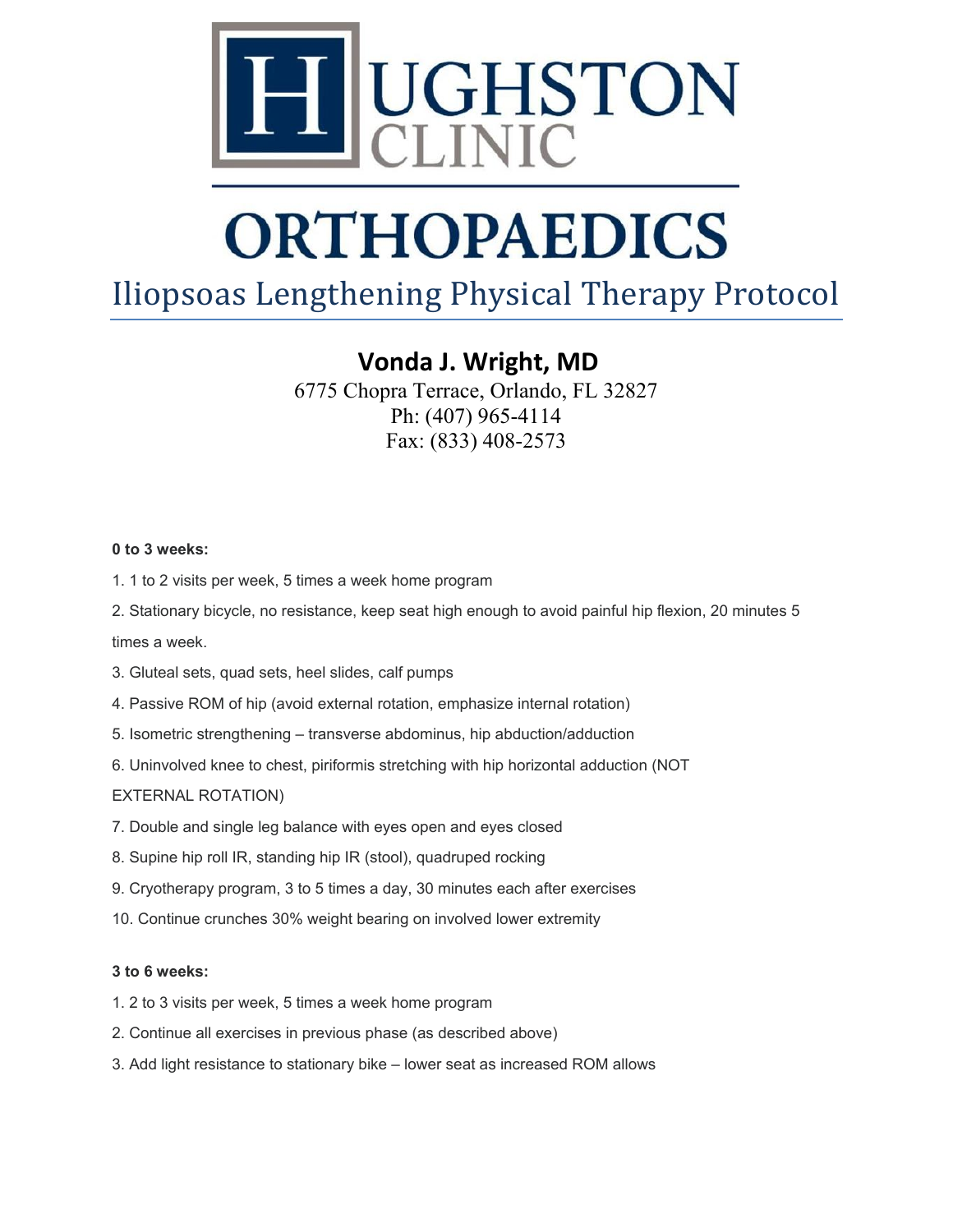

4. Start weaning crutches beginning at 3-4 weeks. Begin by advancing weight-bearing for 50% for  $\frac{1}{2}$  week, then 75% for the remaining  $\frac{1}{2}$  week, then go to 100% while using crutches for  $\frac{1}{2}$  week. Emphasis should be full weight-bearing without crutches 2 weeks after beginning wean with NO LIMP. If needed, one crutch (in opposite arm) or a cane can be used to transition to a normal gait

- 5. Straight leg raises (Prone, lateral (affected side down and up) Avoid supine straight leg raise
- 6. Sidelying clams and bent knee fall outs, short lever hip flexion (seated)
- 7. Water/pool work may begin to include:
- A: Walking
- B: Jogging
- C: Swim with pool buoy (No flutter, frog-leg OK)

8. Crutches should be weaned off by the end of this stage, and gait should be normal – if not, contact Dr. Wright

#### **6 weeks to 3 months:**

- 1: 2 to 3 visits per week 5 times a week home program
- 2. Continue all exercises in previous phase (as described above)

3. Kneeling hip flexor stretch (gentle), manual long axis distraction, manual A/P mobs, double leg bridges with tubing, double 1/3 knee bends, double leg cord rotations

- 4. At 8 to 12 weeks, add to water/pool work swimming with fins, bounding/plyometrics
- 5. Increase resistance to stationary bike lower seat as ROM increases
- 6. Begin seated rowing, elliptical, and/or stair climber
- 7. Begin exercises including mini-squats and wall slide mini squats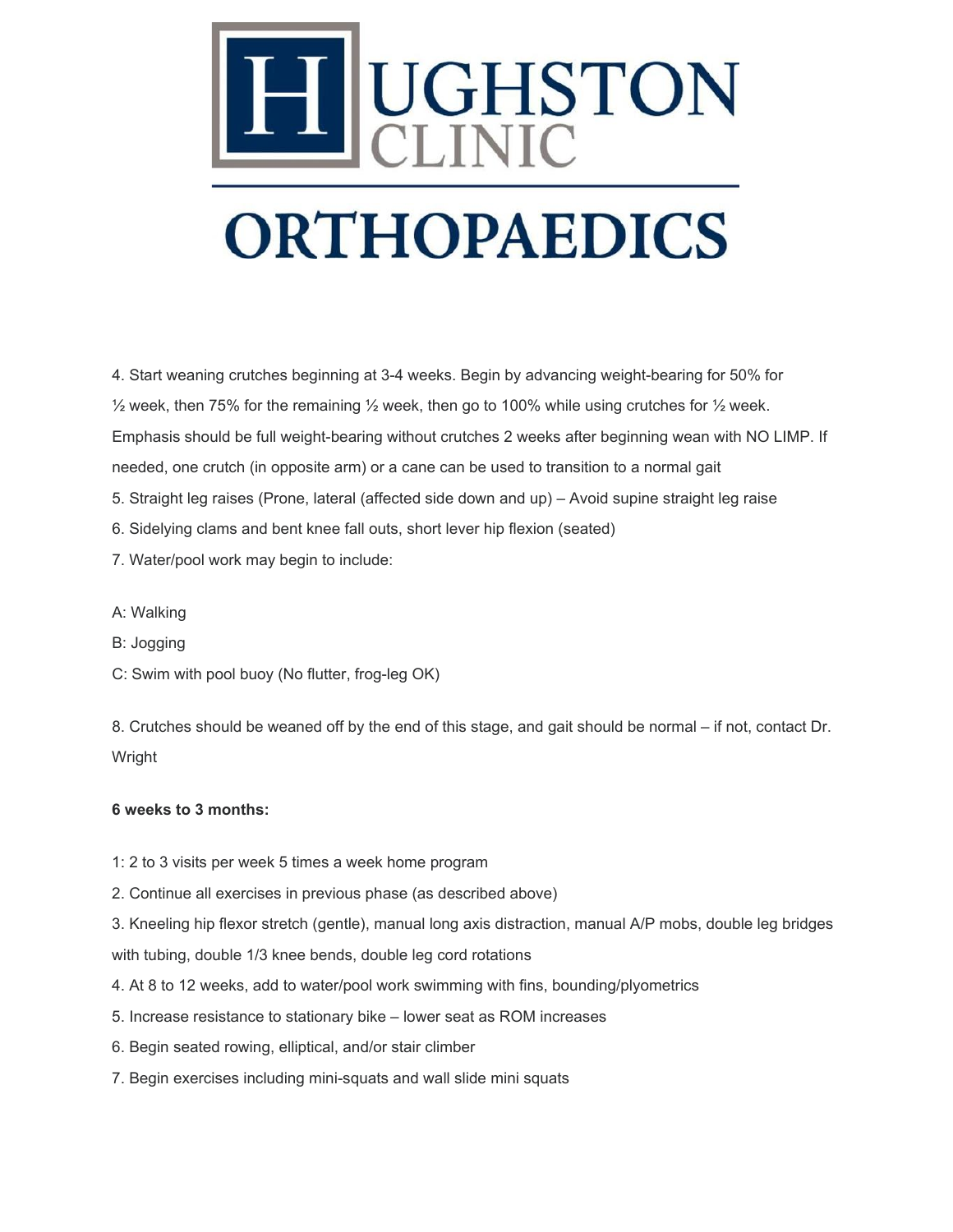

# **ORTHOPAEDICS**

8. Toe raises with weights, step ups (begin with 2 inches and progress to a full step)

- 9. Trunk strength
- A. Transverse abdominus
- B. Side supports
- C. Trunk and low back stabilization

10. ROM should be normal by the end of this stage – if not contact Dr. Wright

#### **3 to 5 months:**

1. 2 to 3 visits to 5 times a week home program. May need physical therapy supervision for functional training

2. Continue all exercises in previous phase (as described above)

3. Dynadisc, advanced bridging (swiss ball, single leg), side supports, single leg cord rotation,

skaters/side stepping (pilates or slide board), single knee bends (lateral step downs), single leg windmills,

lunges, side to side lateral agility, forward or backward running with a cord

4. Focus rehabilitation towards more closed-chain exercises including leg presses, step-ups, mini-

squats, and hamstring curls with light weights, high repetitions. Repetitions should be smooth and slow and NOT explosive. May begin jump rope exercises

5. Begin slow jogging on even ground (avoid treadmill and no cutting, jumping, or pivoting)

#### **5 to 8 months:**

1. 2 to 3 visits 3 to 5 times a week home program. May need physical therapy supervision for functional training

- 2. Continue all exercises in previous phase (as described above)
- 3. Begin advanced strengthening with weights including leg presses, squats, leg curls and lunges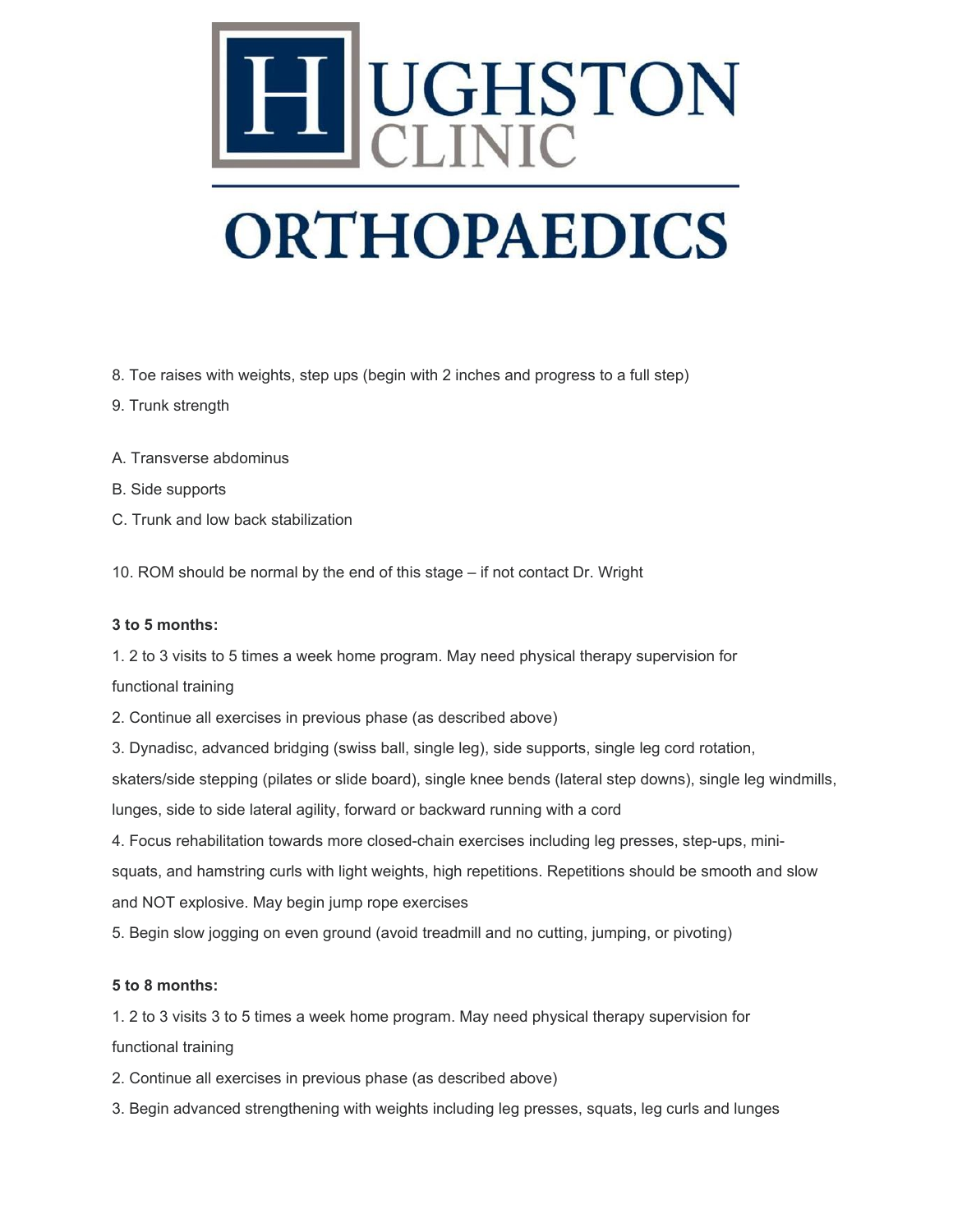

# **ORTHOPAEDICS**

4. Initiate plyometric program as appropriate for patient's functional goals

5. May begin functional training exercises including fast straight running, backward running, cutting, cross- overs, carioca, etc.

6. Begin gradual return to previous sports/activities/work duties under controlled conditions

7. Full return to sports/activities/full work duties are pending Dr. Wright's approval based upon the following criteria:

#### **Criteria for Return to Sports/Full Activities:**

- 1. Normal muscle strength in the involved lower extremity
- 2. Jog and full speed run without a limp
- 3. Full range of motion
- 4. Satisfactory clinical examination